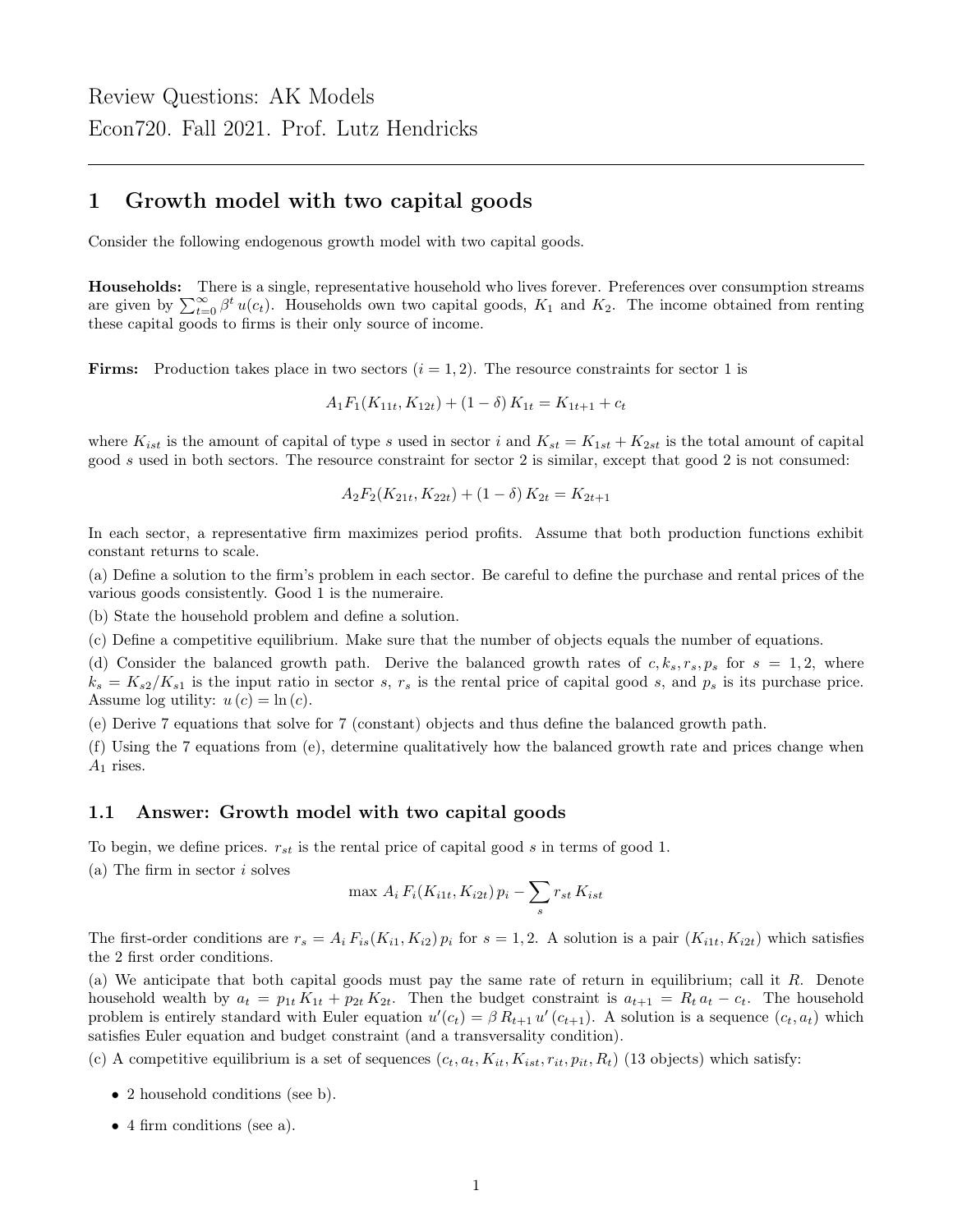- Definition of the rate of return:  $R_{t+1} = \left[\left(1-\delta\right)p_{st+1} + r_{st+1}\right]/p_{st}$ ;  $s = 1, 2$ . Giving up  $1/p_{st}$  units of good s today and investing the good as capital pays  $[(1 - \delta) p_{st+1} + r_{st+1}]$  units of the same good tomorrow. This rate of return must be the same for both goods (2 equations)
- Goods market clearing in both sectors (given in the question).
- Capital market clearing (also given):  $K_{st} = \sum_i K_{ist}$ .
- Definition of  $a_t$ .
- The normalization  $p_{1t} = 1$ .

There are  $2+4+2+2+2+1=14$  equations. One is redundant by Walras' law.

(d) We know that  $R$  must be constant, otherwise the consumption growth rate would not be. By the definition of R, this requires constant prices and rental prices. The quantities grow, all at rate  $\gamma$ .

(e) The Euler equation implies

$$
1 + \gamma = \beta R.
$$

The definition of R yields 2 additional equations

$$
R=1-\delta+r_s/p_s.
$$

The firms' first-order conditions are

$$
r_s = A_i p_i F_{is} (K_{i1}, K_{i2})
$$

Note that the marginal products (b/c of constant returns to scale) only depend on the inputs ratios  $k_i = K_{i2}/K_{i1}$ :

$$
r_s = A_i p_i \ F_{is} \left( 1, k_i \right)
$$

(slightly abusing notation) (4 equations). With better notation: define  $f_i(k_i) = F_i(1, K_{i2}/K_{i1})$ . Then the firms' FOCs become

$$
r_1 = A_i p_i [f_i(k_i) - f'_i(k_i) k_i]
$$
\n(1)

$$
r_2 = A_i p_i f'_i(k_i) \tag{2}
$$

for  $i = 1, 2$ . This is entirely analogous to a model with capital and labor. Note that a higher  $k_i$  reduces  $f_i'(k_i)$  but increases  $f_i(k_i) - f'_i(k_i) k_i$ .

(f) Take the ratio of (2), (1) for both sectors and write this as  $r_1/r_2 = g_i(k_i)$ . Note that  $g'_i(k_i) > 0$ . From  $g_1(k_1) = g_2(k_2)$  it follows that  $k_1$  and  $k_2$  are positively related. Define this relationship as  $k_2 = h(k_1) = g_2^{-1}(g_1(k_1))$ . The positive relationship is not surprising. When  $r_1/r_2$  increases, firms in both sectors substitute towards the cheaper capital good. Now consider the condition

$$
r_1 = A_1 \left[ f_1(k_1) - f_1'(k_1) k_1 \right] = A_2 \, f_2'(k_2) = r_2/p_2 \tag{3}
$$

This can be written as

$$
\frac{f_1(k_1) - f_1'(k_1) k_1}{f_2'(h(k_1))} = \frac{A_2}{A_1} \tag{4}
$$

The LHS of (4) is increasing in  $k_1$ . It follows that a higher  $A_1$  reduces  $k_1$  and  $k_2$ . The intuition is that  $K_1$  is cheaper to produce and used relative more intensively. A lower  $k_2$  implies a higher  $r_1 = r_2/p_2$  by (3). Therefore R and the balanced growth rate  $\gamma$  must both increase.

# 2 Endogenous growth with two capital goods<sup>1</sup>

The economy is populated by a single representative consumer. Production of a single good takes place according to the production function

$$
Y(t) = K_1(t)^{\alpha} K_2(t)^{1-\alpha}
$$

<sup>&</sup>lt;sup>1</sup>Based on a question due to Dirk Krueger.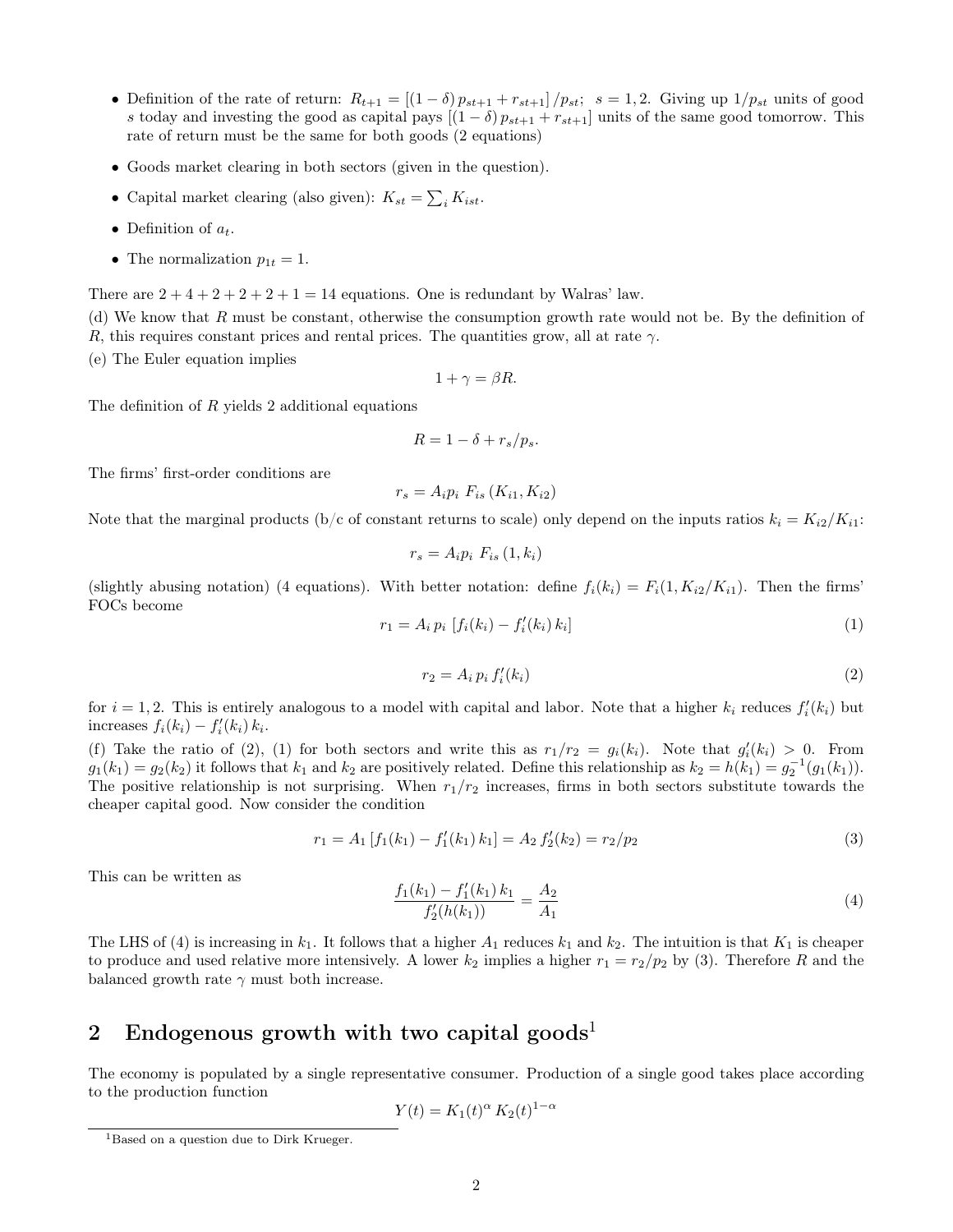A representative firm rents the two capital stocks at rental prices  $r_i(t)$  from households. Capital is accumulated according to

$$
\dot{K}_i(t) = x_i(t) - \delta \, K_i(t)
$$

Assume that capital stocks can be adjusted instantaneously and that  $\dot{K}_i(t)$  may be negative (you will see the significance of this information when working out the first-order conditions). Household preferences are

$$
\int_0^\infty e^{-\rho t} \frac{c(t)^{1-\sigma}}{1-\sigma} dt
$$

The aggregate resource constraint takes the form

$$
Y(t) = c(t) + x_1(t) + x_2(t)
$$

(a) Write down the social planner's Hamiltonian. What are the planner's state and control variables?

(b) Solve for the growth rate of consumption in closed form. Under what conditions is there endogenous growth?

(c) Now consider the competitive equilibrium. Investment into capital good 2 is taxed at rate  $\tau$ , so that the household's budget constraint is given by

$$
c(t) + x_1(t) + (1 + \tau) x_2(t) = r_1(t) K_1(t) + r_2(t) K_2(t) + T(t)
$$

where  $T(t)$  is the lump-sum rebate from the tax. The government budget constraint is  $\tau x_2(t) = T(t)$ . Write down the household's Hamiltonian and solve for the optimal consumption growth rate as a function of prices and tax rates.

(d) Derive the equilibrium interest rate  $r_1(t)$  from the firm's optimality conditions. Hint: Use the fact that in equilibrium  $r_2(t)/r_1(t) = 1 + \tau$  must be true.

(e) Derive the growth rate of consumption in competitive equilibrium. What is the tax rate  $\tau \geq 0$  that maximizes the growth rate? Which tax rate maximizes welfare?

#### 2.1 Endogenous growth with two capital goods

(a) The planner's Hamiltonian is

$$
H = \frac{c(t)^{1-\sigma}}{1-\sigma} + \lambda(t) \left\{ K_1(t)^{\alpha} K_2(t)^{1-\alpha} - \delta K_1(t) - x_2(t) - c(t) \right\} + \mu(t) \left\{ x_2(t) - \delta K_2(t) \right\}
$$

The states are  $K_1(t)$  and  $K_2(t)$ . Note that one could also set up the problem with a single state variable,  $K_1(t)+K_2(t)$ as long as the capital stocks can be converted into each other instantaneously. The controls are  $c(t)$  and  $x_2(t)$ .

(b) The planner's first order conditions are

$$
c(t)^{-\sigma} = \lambda(t)
$$
  
\n
$$
\mu(t) = \lambda(t)
$$
  
\n
$$
\dot{\lambda}(t) = \lambda(t) \{ \rho - \alpha [K_1(t)/K_2(t)]^{\alpha - 1} + \delta \}
$$
  
\n
$$
\dot{\mu}(t) = (\rho + \delta) \mu(t) - \lambda(t) (1 - \alpha) [K_1(t)/K_2(t)]^{\alpha}
$$

After a little bit of manipulation the standard Euler equation emerges in two versions:

$$
g(c(t)) = \{ (1-\alpha) [K_1(t)/K_2(t)]^{\alpha} - \delta - \rho \} / \sigma = \{ \alpha [K_1(t)/K_2(t)]^{1-\alpha} - \delta - \rho \} / \sigma
$$

Setting both equal implies

$$
K_1(t)/K_2(t) = \alpha/(1-\alpha) \tag{5}
$$

This is an important equation because it implies that this two-sector model is *equivalent to an AK model*. It has no transitional dynamics. At time 0, the planner immediately adjusts the ratio of capital stocks to match the target ratio (5). Thereafter, the growth rate is constant (as in an AK model) and given by the Euler equation:

$$
g(c(t)) = \left\{ \alpha \left[ (1 - \alpha)/\alpha \right]^{1 - \alpha} - \delta - \rho \right\} / \sigma \tag{6}
$$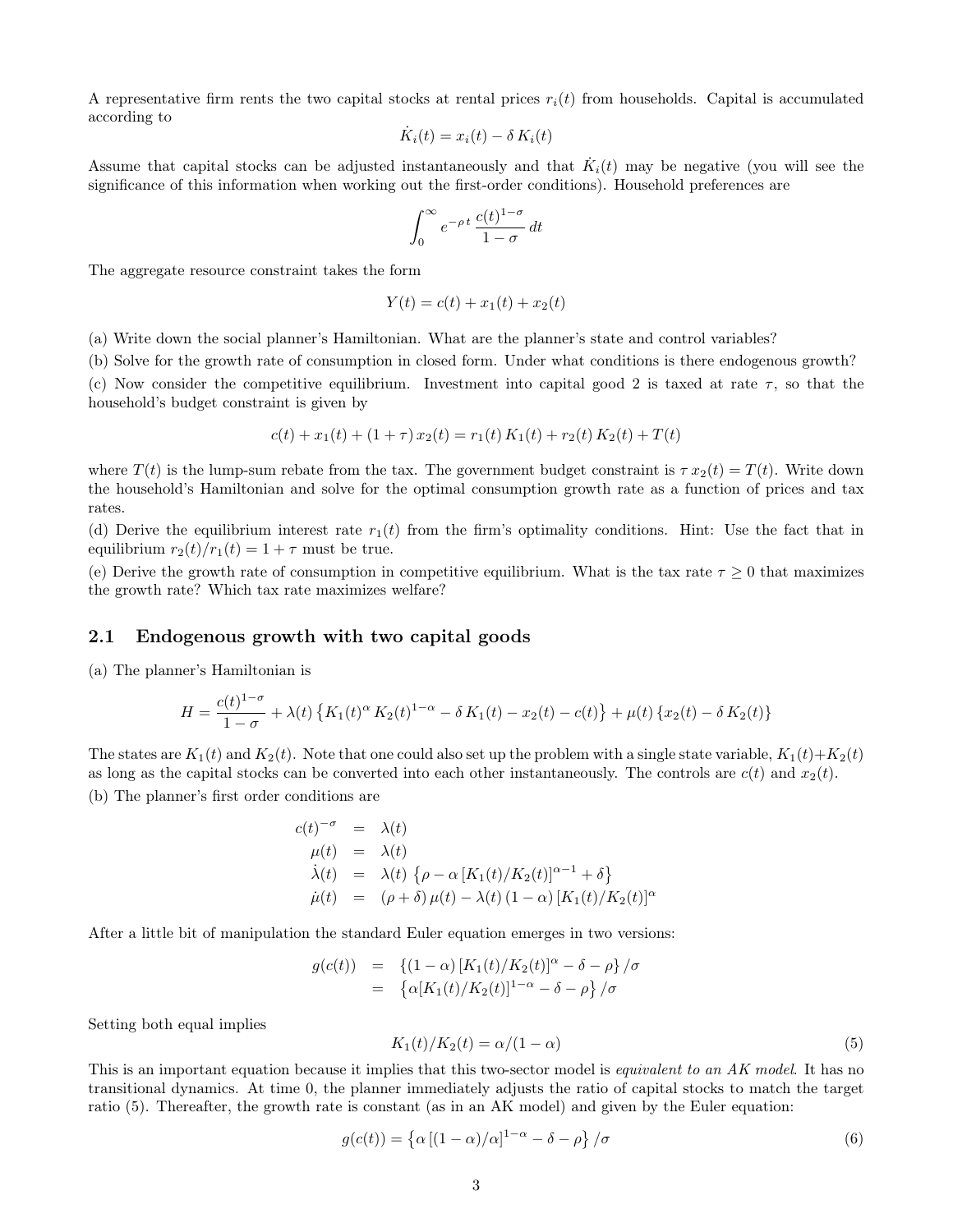Endogenous growth occurs, if the term in the brackets is positive.

(c) The household's Hamiltonian is given by

$$
H = \frac{c(t)^{1-\sigma}}{1-\sigma} + \lambda(t) \left\{ [r_1(t) - \delta]K_1(t) + r_2(t)K_2(t) + T(t) - (1+\tau)x_2(t) - c(t) \right\} + \mu(t) \left\{ x_2(t) - \delta K_2(t) \right\}
$$

The first-order conditions again imply two versions of the standard Euler equation:

$$
g(c(t)) = {r_1(t) - \delta - \rho} / \sigma
$$
  
=  ${r_2(t) / (1 + \tau) - \delta - \rho} / \sigma$ 

(d) The firm's first-order conditions are

$$
r_1(t) = \alpha [K_1(t)/K_2(t)]^{1-\alpha}
$$
  
\n
$$
r_2(t) = (1-\alpha) [K_1(t)/K_2(t)]^c
$$

Taking the ratio and using the fact that  $r_2(t)/r_1(t) = 1 + \tau$  yields  $K_1(t)/K_2(t) = (1 - \tau) \alpha/(1 - \alpha)$  and thus

$$
r_1(t) = \left[\frac{1-\alpha}{\alpha(1+\tau)}\right]^{1-\alpha}
$$

(e) Substitute  $r_1(t)$  into the household Euler equation to obtain the equilibrium growth rate

$$
g(c(t)) = \left\{ \alpha \left[ \frac{1-\alpha}{\alpha(1+\tau)} \right]^{1-\alpha} - \delta - \rho \right\} / \sigma
$$

It is obvious that the growth maximizing tax rate is zero. This is also the welfare maximizing growth rate by the Welfare Theorem.

### 3 Capital externality

The economy is populated by a representative household and a large number of firms, indexed by  $i$ , whose number is normalized to 1. The production function for the representative firm is given by

$$
y_{it} = Ak_{it}^{\alpha}(K_t l_{it})^{1-\alpha}
$$

where  $0 < \alpha < 1$ ,  $A > 0$ , and  $y_{it}$ ,  $k_{it}$  and  $l_{it}$  are output, capital and labor input of firm i at date t. The aggregate, economy-wide capital stock is given by  $K_t$ , that is, the sum of all capital stocks in the economy. When making their choices, firms act competitively, that is, take as given the aggregate capital stock  $K_t$  and the rental price of capital  $r_t$  and the wage rate  $w_t$ . The presence of  $K_t$  in the production function of firm i indicates a production externality. The representative consumer has a unit time endowment to work and faces the standard problem of choosing a stream of consumption and asset holdings  $(c_t, a_t)_{t=[0,\infty)}$  to maximize

$$
\int_0^\infty e^{-\rho t} \frac{c_t^{1-\sigma} - 1}{1 - \sigma} dt
$$

subject to

$$
c_t + \dot{a_t} = i_t a_t + w_t
$$

where  $i_t$  is the real interest rate and  $w_t$  is the wage rate. Let  $a_0 = K_0$  be the initial endowment of capital of the representative consumer. Assume that the population is not growing over time, so that the aggregate resource constraint is given by

$$
c_t + \dot{K}_t + \delta K_t = Y_t
$$